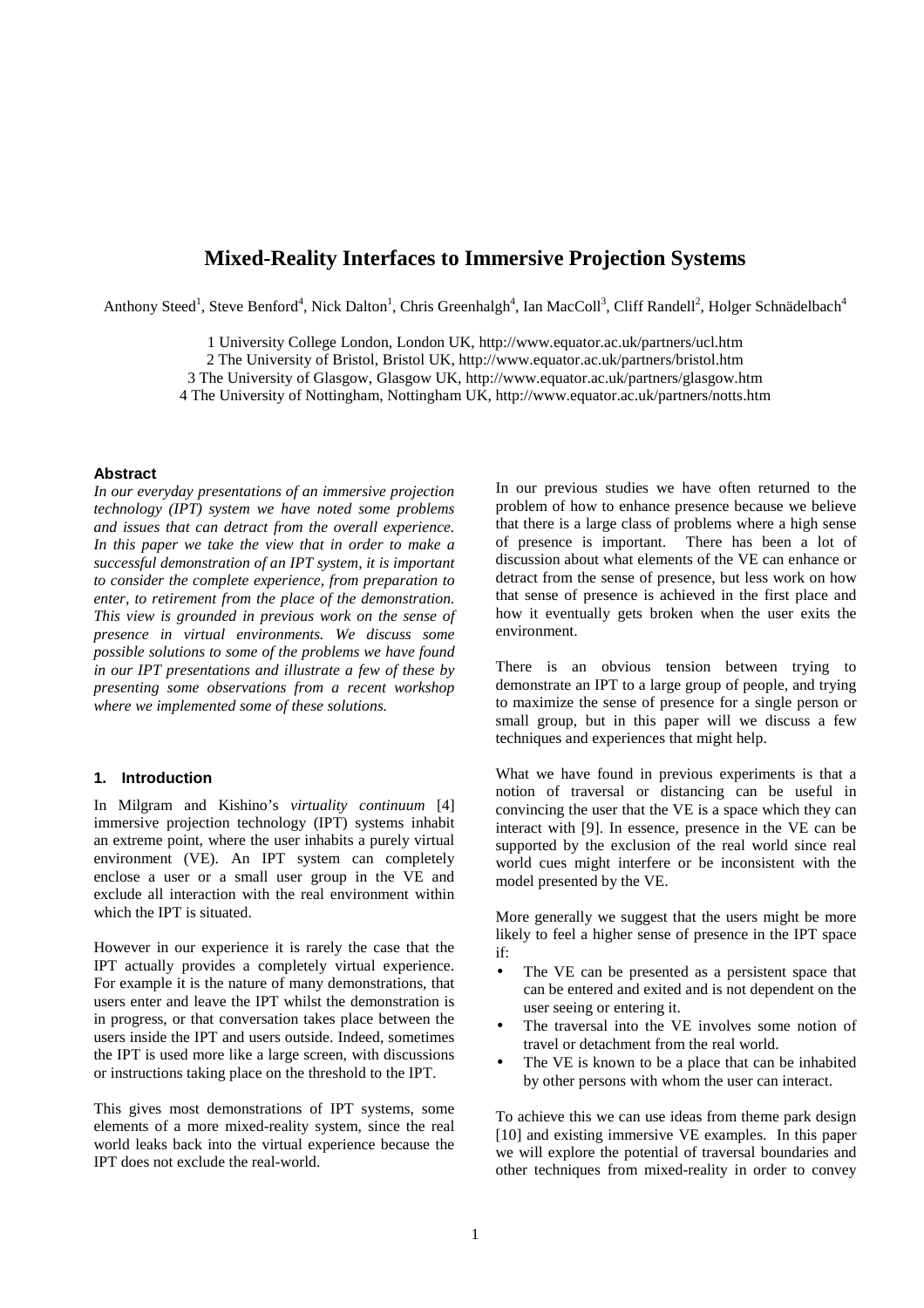the sense of separation and traversal away from the realworld context. We will first explore the phases of the presentation of an IPT demonstration or application and then discuss some issues with the demonstration processes we have previously used. We will then present some scenarios that illustrate alternatives and our implementations of elements of these.

### **2. Phases of the Virtual Experience**

We can distinguish several stages in the experience of a virtual environment:

- 1. Instruction
- 2. Entry
- 3. Boot-Strapping
- 4. Main Experience
- 5. Exit

The distinction is useful because each stage either involves a physical transition to or from the IPT system or involves an outside party such as an instructor or demonstrator. Thus phases 2, 3 & 4 take place inside the IPT but, if not handled properly, the third stage can be disruptive since it might involve several interventions by the instructor.

### **2.1. Instruction**

Almost all VE experiences incorporate some form of preentry instruction. Even theme park rides do this to a certain extent with, for example, instructions for glasses and where to sit. With an IPT, where the experience is not so constrained, there are far more instructions such as what to wear on your feet, how the joystick or controller works and what the task is in the environment. The instruction phase may or may not take place with a view of the inside or outside of the IPT system, and the IPT may or not be on and showing a view of the VE.

In addition to direct instruction, the pre-entry phase may, depending on the goals of use, also seek to prime the user's expectations. For example, the user may be introduced to the subject matter of the experience, or it may be suggested that they will see or experience particular things.

### **2.2. Entry**

By entry we refer to the few seconds where the user actually enters the system, usually by walking into the projection space or by having the system start up.

The entry to the VE is important for several reasons:

• Real-world information is blocked out and thus there

is a separation between the user and their current situation.

- The virtual-world is introduced and this might be very different to the previous situation.
- The participant must build a cognitive model of the virtual-world to be able to understand how they interact with it.
- The participant may have a set of expectations about what the VE will look like. These might be based on previous experience with games or upon some of the more outlandish descriptions found in the media.

Imagine for a moment that a VR system existed where the transition between real-world and VE were seamless. Imagine that the metaphor was walking through a door way into a virtual space. Given that the user has experienced a real transition (walking) as well as a consistent virtual transition (going into the VR), we should expect "presence" to be high.

Without such a smooth transition, the "jump" that occurs can be disconcerting for users and might lead to a reduced sense of presence.

### **2.3. Boot-Strapping**

The next couple of minutes when they learn the controls are less crucial than the immediate entry, but note that in some ways, entry into the VEs can be facilitated by a prior knowledge of the potential interaction techniques and application conventions that might be encountered.

As long as the experience is consistent and learnable, then the user will eventually be able to operate within the environment. This does not mandate a realistic modelling and representation strategy, but these are often used when novice users have to be supported by the application, since it is expected that there will very limited training time.

### **2.4. Main Experience**

The main experience takes place once the user is familiar with the controls. It generally proceeds without serious problem unless there are further elements of the system to learn that are not immediately available or obvious to use.

### **2.5. Exit**

The exit phase is interesting because, although we expect that re-orientation to the real world will be fast, there is a jump from the virtual model back to the real model. For some concerns (e.g. where you are trying to get people through the experience quickly) this jump is less important. However there are again some interesting expectations: the participant has a memory of the real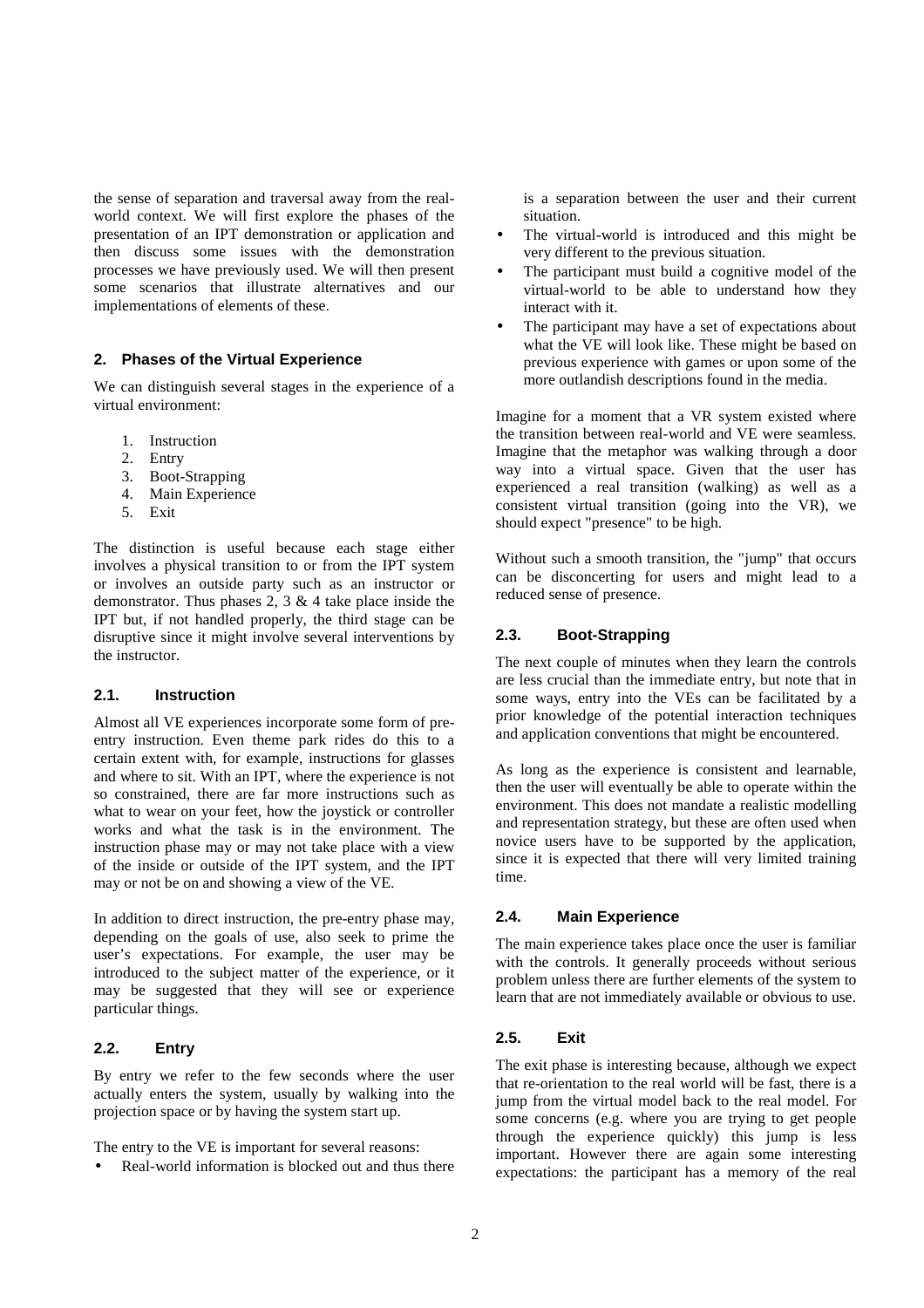place where they were, and they probably expect the experimenter/ride assistant to be there. For example, participants are often dis-oriented or surprised at the direction they are facing when they take off a HMD.

### **3. Issues and Problems**

### **3.1. Maintaining a Sense of Presence**

What we have seen and experienced in our own demonstrations are several processes that can detract from the sense of presence.

For technical and experiential reasons, the traversal into the IPT space is a problematic moment. The first few seconds of a virtual experience are often confusing while the participant gets their bearings and gets an impression of their location. This might be exacerbated by technical problems such tracking not synchronising until the participant is inside the IPT. In fact, it is common in the instruction and entry phases for tracking to be disabled until a sensible picture can be displayed.

The next stage, boot-strapping, is also problematic since the IPT interface and VE might be unusual even for nonnovices. Thus an expert upon entering the environment will probably experiment with or ask the following types of question:

- Which buttons do what?
- Is gravity/collision detection enabled?
- Can I pick this/that up? Do I point or go over there?
- Does this or that do anything?

However, we often forget that novices who don't understand the interface can misunderstand some very basic concepts (c.f. [5]). For example, we commonly have to tell people that they can look around by moving their head, stretch to pick up an object just out of arm's reach or crouch when they want to look under something. With novices, who haven't experienced a range of applications and interfaces, this can lead to their having to ask questions of an experimenter. Indeed we often resort to repeating the instructions in context.

What happens in practice with an IPT is that the demonstrator often goes into the reactor with the user and shows them how to operate the controls. If the purpose is then for the user to experience the environment on their own, for example as might be required in a training scenario, then the demonstrator has to leave. However we have noted that on occasion, the user will call out for further instructions. There are two possibilities for their

believing that this is possible. Either the user must be assuming the demonstrator is part of the environment, which in itself might violate a premise of the experiment, or they have experienced a break in presence [8,12] (see section 3.2 below).

Finally, the exit stage might seem less important, but in an experimental context this is often the moment for application of a questionnaire where it is important that the user reflect on the experience of the IPT. Thus there might be a controlled exit such as a prompt to leave given from inside the environment.

# **3.2. Breaks in Presence**

Breaks in presence (BIPs) are moments where the user disengages with the VE task and becomes aware of the real context. In our previous work [8] we have considered presence as a gestalt, where the user switches between two hypotheses, "I am in the virtual environment", "I am in the real environment". Such switches, and particularly the ones from virtual to real are obviously significant events because they mean the participant has switched focus and is, to some extent, ignoring the alternate environment. Switching takes a period of time to occur, so after a BIP we believe that there is must be a period of re-engagement where the user regains their focus and attention. When a BIP occurs from virtual to real for a reason such as demonstrator intervention, we can thus expect there to be a short period of re-adjustment after the end of the intervention.

We have observed BIPs occurring for many reasons. For example, noises from outside, cables getting tangled, colliding with the walls, un-natural behaviours of objects, embarrassment and spontaneous realisation of the demonstration situation.

In the style of IPT demonstration where a group circulates in and out of the IPT, there are plenty of opportunities for BIPs to occur. These can result purely from interruptions such as visual or audio distraction or for more subtle reasons, such as a group presence in the IPT not making sense with respect to the story-line of the experience which might assume a single user role. For example, consider a first-person action game where spectators in the IPT might appear to the main player to be targets because they are not hiding behind the scenery as would be expected when under attack.

We can minimize some BIPs by careful staging and choices of technology. Others can be minimized through attention to usability within the application design. However users have a variety of expectations when entering the IPT and thus in the following sections we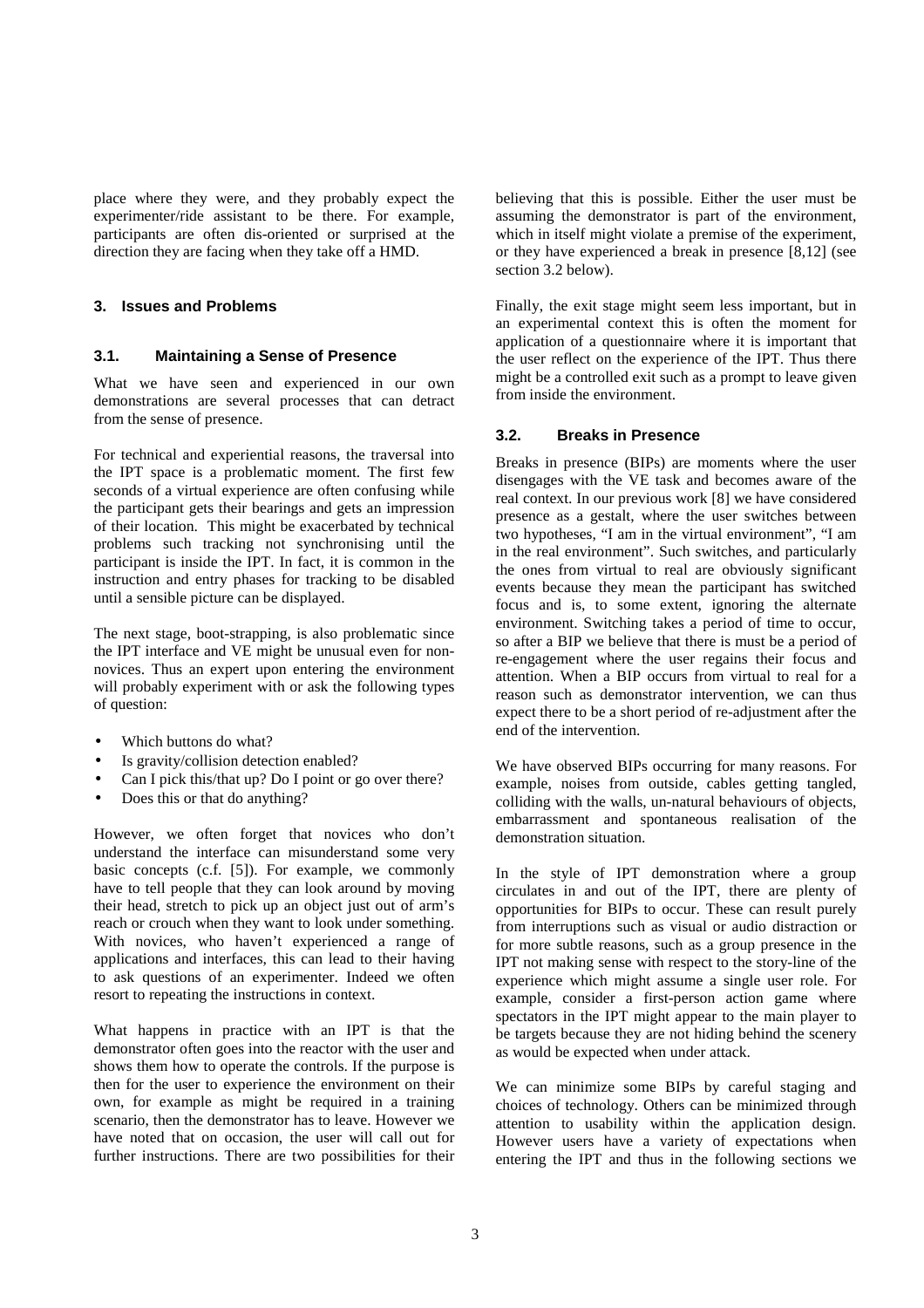will discuss techniques to prime their expectations so that BIPs will not be so prevalent.

# **4. Boundaries and Traversals**

To alleviate some of these problems we propose several scenarios that can be used to ground a wide variety of applications. In each scenario we aim to emphasise the separation of the user from the real environment, and their potential integration into the VE.

# **4.1. Virtual Ante-Room**

One of the problems mentioned with the entry phase is that it can be quite abrupt, leaving the users confused because they do not know what to expect to see and experience. The virtual ante-room technique employed in [9], originally for an experiment with a HMD system, can help with this entry. In that experiment, when the participant put on the helmet they saw a virtual copy of the real world. The real world in this situation was a small partition of a laboratory, with an arch that had been replaced with a doorway. The main experience took place in a VE through the doorway, and the final step of preparation was to go through the new door into the main virtual space. This splits the transition into two steps, the second of which (the transition from virtual lab to main VE) is a continuous experience.

In [9], Slater & Steed used this two-step transition to aid the giving of instructions to the users. They found that when participants don the HMD they often totally forget the instructions for the experience because they had not been given in context. Once they repeated the instructions in the Virtual Ante-Room the participants usually did not forget them.

With an IPT display the entry to the display device is very different. It requires entering the IPT space, which is a physical transition. However this space is itself quite detached from the laboratory, since it consists of white or black walls (if the display is off), or the virtual environment (if the display is on).

With a HMD the physical and virtual can be thought of as overlapping, but with only one currently visible (compare augmented reality systems, in which both are simultaneously visible). In an IPT the situation is more "tardis-like"<sup>1</sup>. It can seem almost as if there is no physical space, since the IPT itself is a plain white space, and the user need not attend to it while the IPT is active. The user also does not know if there is anything behind the walls. There is a sense in which the IPT "pushes away" or separates the participants from real space.

The IPT equivalent of the virtual ante-room would be a model of the IPT, projectors and system. When entering the IPT the screens would appear to be transparent and the participant would see virtual models "behind" the screens. Participant would then put on the glasses and hold the tracker, and could move around a small amount in the virtual-IPT. Then the real lights would be dimmed as the main VE was faded in over the virtual-IPT, or the VE could be accessed through the door back into the entry space.

# **4.2. Virtual Presenter**

With the virtual ante-room the experimenters repeated the instructions once the participant was inside. We could take this further by representing the experimenter or another user inside the environment. This could be a virtual puppet controlled from a desktop, or a tracked user on another system. We could invest time in making a realistic avatar for the experimenter and have them also traverse into the display. This could make the traversal process social, and a virtual actor is in any case a good immersive cue [7]. We could reinforce the sense of traversal by having the virtual experimenter be seen to leave and go back to the real world.

# **4.3. IPT Garden**

The IPT garden is based on lessons from theme park rides. Theme park rides often show participants something of what they can expect when the ride starts. For example, introducing the characters and back-story of the experience or even describing the controls. Such familiarization can make the environment less surprising when actually entered. It also conveys the impression that the VE exists before the user enters it and has a life of its own. Such impressions can assist with the entry and bootstrapping phases of the experience.

In practice we can achieve such effects quite easily by setting up displays outside the IPT where fragments of the VE "leak out" in the surrounding space. For example, the user might see limited views of the environment through windows that might be explained as if they were remote cameras.

# **4.4. Traversable Display**

In some ways this is the logical extension of the IPT garden. The participant goes from observer to participant by stepping through some kind of screen [3]. Several aspects of the experience change; the display go from exo-centric to ego-centric viewpoints and thus the scale

<sup>1</sup> http://www.bbc.co.uk/cult/doctorwho/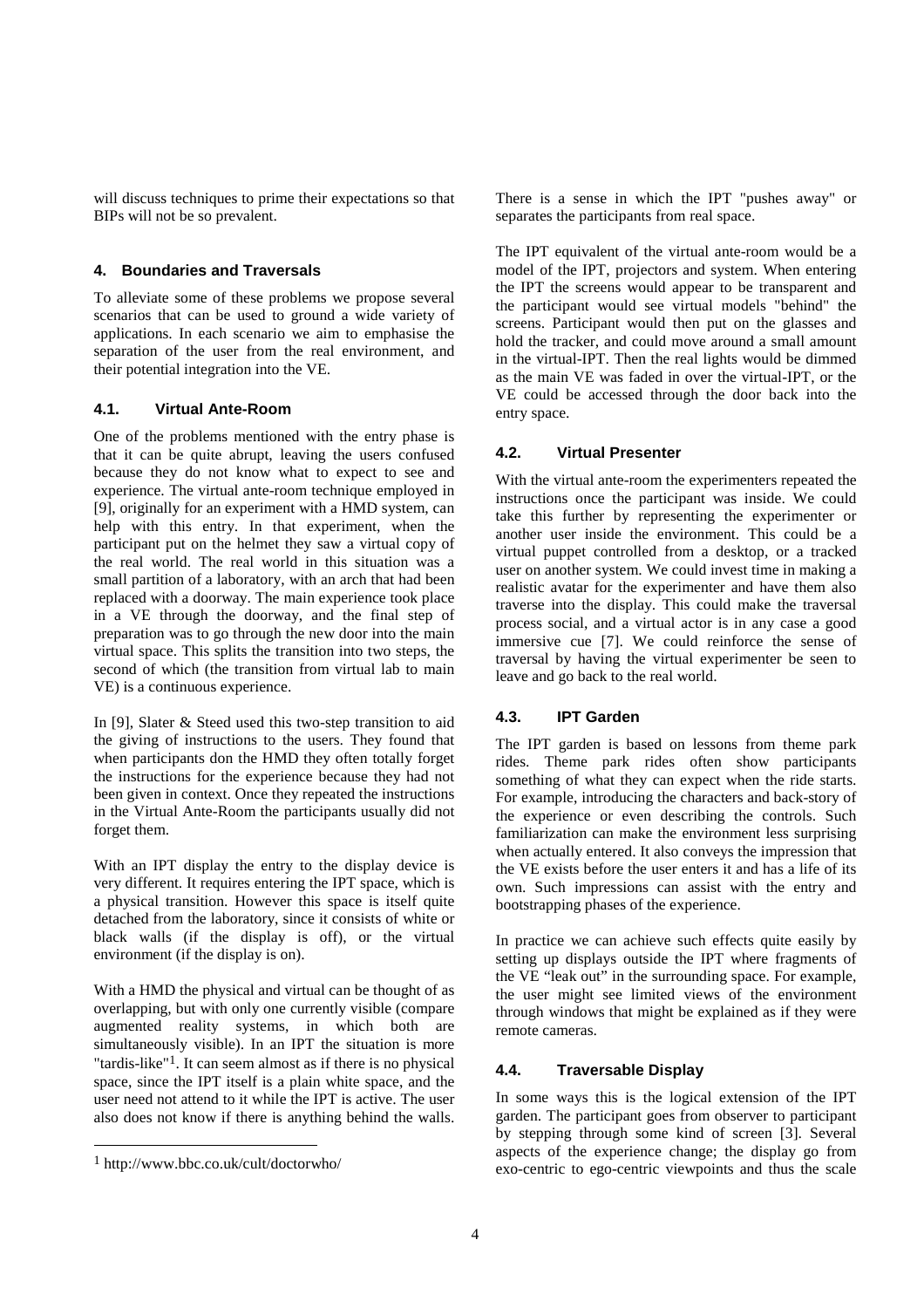and orientation of the VE are resolved; and direct manipulation rather than ray based selection becomes possible, i.e. body-centred interaction becomes possible.

#### **4.5. Wearable Interfaces**

One of the aspects of training for VE tasks is that we often resort to giving the instructions twice: once before the experience and once just after the user has put the helmet on or entered the IPT. One reason for this is that it is hard to describe some controls (e.g. point and press to fly) abstractly and without the user experiencing the visual flow that results. Similarly some actions that are easy to explain (e.g. put your hand on the object and press to pick) are actually harder to perform than the user might expect. Thus some coaxing and re-iteration of the actual actions to perform might be necessary simply because they did not remember the action, thinking it obvious, or misinterpreted the instructions. A further reason is that reminding of the task whilst in-place reinforces the task description.

Using a wearable interface may simplify this transition, by allowing the user to don the interface devices before entering the system. They could also rehearse tasks such as pointing and pressing using tangible artefacts with suitable real-world feedback. This could be as simple as audio feedback or objects lighting up if pointed at. This could be done in front of a semi-immersive display such as a large screen. Ideally the wearable would incorporate the tracking devices (and stereo glasses) so the user could then walk straight into the IPT.

# **5. Demonstration**

We have implemented elements of these scenarios in a recent demonstration. We reflect on how they affected the process of demonstration from the point of view of the demonstrators and the visitors.

# **5.1. Overview**

The demonstration used the UCL ReaCTor that has three walls and a floor. It is driven off an SGI Onyx2 that has eight R10000 processors, 8GB ram and four Infinite Reality pipes.

Outside the ReaCTor there is a small curtained area that is itself partitioned off from a control area. For this demonstration, we additionally used a small room beyond the curtained area which was used for the mobile digital assistant described below.



*Figure 1 Overview of the IPT space showing the sites of the different projections*

# **5.2. Traversable Boundary**

A two-layer paper screen was placed in front of the ReaCTor completely covering the open fourth side. The paper screen was cut into vertical strips, with the two layers being overlapped so that the light did not normally leak in or out. The two layers prevents the projection from the outside being visible inside, and thus this fourth wall is plain and dark on the inside.

A small projector cast an image on the outside of the screen. The viewpoint for this image was a fixed point at an average eye-level outside the IPT and this was fixed relative to the IPT co-ordinates. This meant that the image appeared to be a window onto the space that followed the IPT user as they navigated the space. An avatar was drawn in the view, so that observers could effectively see the user inside the IPT. In Figure 2, a user can be seen exiting through the traversable screen.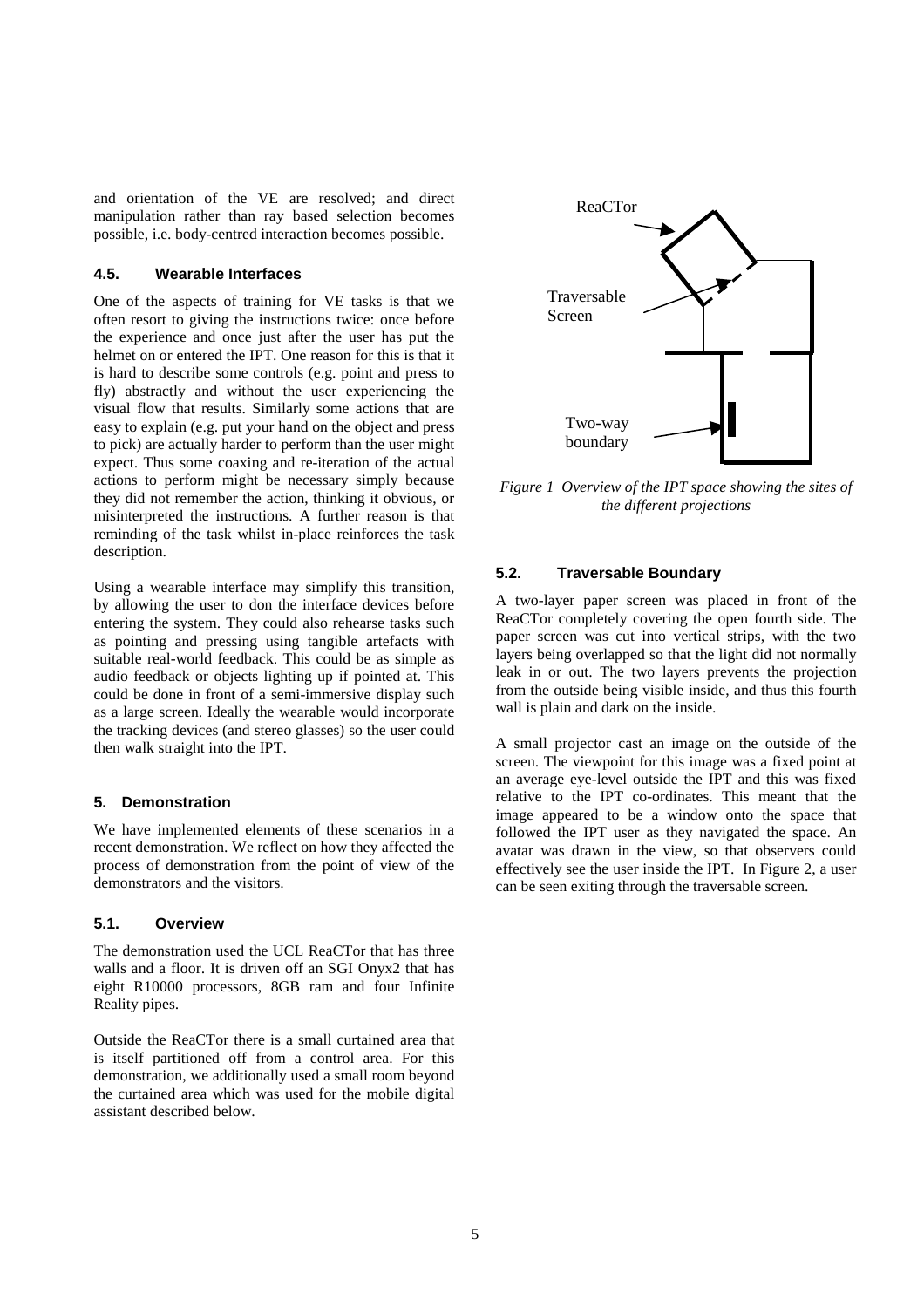

*Figure 2 The traversable curtain.*

With regard to the logistics of a demonstration, users inside the IPT are partitioned away from those outside. Additionally users outside can see the system in use, which helps when explaining the system to waiting attendees. Thus we can have two groups in different stages of a demonstration without the groups interfering with each other.

Given the relationship of external video projection and IPT co-ordinate system, we can have the demonstrator present the system from inside the IPT by having them face the paper screen and talk towards the users currently standing outside. This in itself is quite a novel experience, but the demonstrator can emphasise the transition from real to virtual by stepping out through the screen. At the transition point it can be arranged for the avatar to disappear by having the near clipping plane of the outside camera view be coincident with the paper screen.

From the user's point of view there is a definite transition point from the outside into the VE. They will also have an idea of what to expect inside the VE and they will have seen that the VE has a life of its own.

A final advantage is that the user can don the tracker and controls outside the system under observation of a demonstrator who can check simple things such as the stereo glasses being properly turned on. Once set up, the projection is live as soon as the user steps through the curtain. This in itself streamlines the bootstrapping phase of the demonstration, and there need not be so much demonstrator interference for technical reasons during the actual demonstration.

# **5.3. Mixed-Reality Collaboration**

We further blurred the boundary between the VE and the real world by having an additional mixed reality window and collaboration with an external user.

A two-way boundary screen was set up in the room outside the ReaCTor. This screen, a large plasma display, showed a view of the VE from a fixed point in the virtual space. Through this visitors could see the environment and, occasionally, the IPT user. A video view from a camera on top of the plasma display allowed the IPT user to see who was watching the screen. This video view was pasted onto a model of the plasma display within a virtual model of the room. Thus the plasma display became a two-way window.

A single user within the real space could carry a PDA (a HP Jornada) that was tracked using an ultrasonic tracker [6]. Within the VE we modelled an avatar at this position and this allowed the IPT user to see in actual scale what the real user was pointing at. The PDA displayed a map so that the real user could follow the movements of the IPT user.



*Figure 3User with PDA facing the two-way boundary. The IPT user's avatar can be seen on the display. The IPT user would have been able to see the PDA user via the video camera on top of the display.*

Finally a second one-way video boundary was set up within the VE. The video texture showed a view of the area immediately outside the IPT as if it was the view through open wall. The IPT user could view this screen as part of the VE. Note that we could consider the projection on the traversable paper screen and this video texture in combination as a two-way boundary. However note that, unlike the other two-way boundary, the spatial relationship between the users is not known, because the traversable screen display follows the IPT user's navigation, but the video texture is fixed in the VE world co-ordinates. This makes an asymmetrical spatial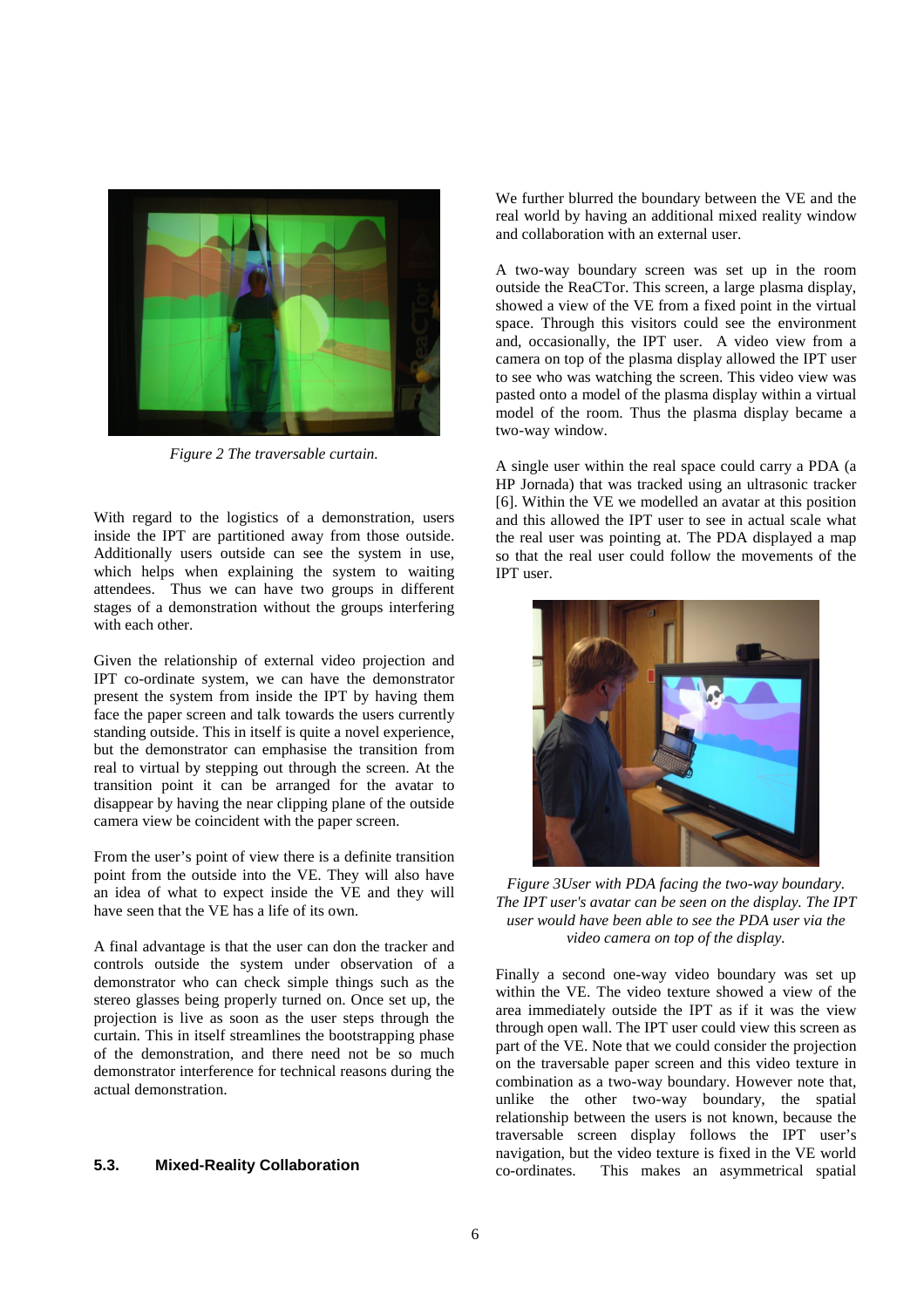relationship between users inside and outside. The user(s) inside the IPT see the video image of the others receeding as they navigate away from the boundary. However the user(s) outside always see the avatar image of a user inside as being relative stationary.

For the demonstrator, the two-way boundary served to emphasise to the IPT user that they are in a live, persistent space within which they can collaborate with others. We could have supported collaboration with another VE user on a desktop or another IPT, but in this demonstration we wanted to emphasise collaboration with a real space through the use of an IPT. This collaboration further blurred the boundary between the real world and the VE because it established an overlap between the real space that the PDA user inhabits and the virtual space projected on the IPT.

For the IPT user these techniques served two of purposes. First the two-way boundary window served to introduce elements of the VE to waiting users, making the VE more familiar. Second, the one-way boundary emphasised the notion of traversal away from the real space.



*Figure 4 Third person view looking at the two-way boundary view back into the real space with the VE model of the real space. The avatars of the real user and the IPT user can both be seen facing a table.*



*Figure 5 View of the one-way boundaryshowing someone outside the IPT. This view emphasises the traversal of the IPT user away from real space as they navigate in the virtual space.*

# **5.4. Implementation**

The demonstration was implemented with the Equip platform (www.equator.ac.uk/equip). This provides a real-time data sharing mechanism that builds upon experience from earlier CVE platforms, particularly Massive [2]. Any number of processes can connect to an Equip data-space and add and access data elements within it. A data-space can discover implementations of data elements at run time, and can dynamically load supporting classes. The run-time supports both Java and C++ clients and hides the serialisation process.

Equip was designed to allow data sharing between very different classes of device. In particular, IPT support has been added through an Equip client that is written on top of VRJuggler [1]. All six rendered views (four in stereo for the ReaCTor, one for the traversal screen and one for the plasma screen) were generated by the SGI using with a suitable VRJuggler configuration.

The PDA used software written in C++ with the Windows CE toolkits. A wireless network provided base connectivity and the PDA communicated with Equip through a proxy server. Custom software was used on the PDA for map drawing. The Java version of Equip will itself run on some pocket PCs, but we did not use that facility in this demonstration.